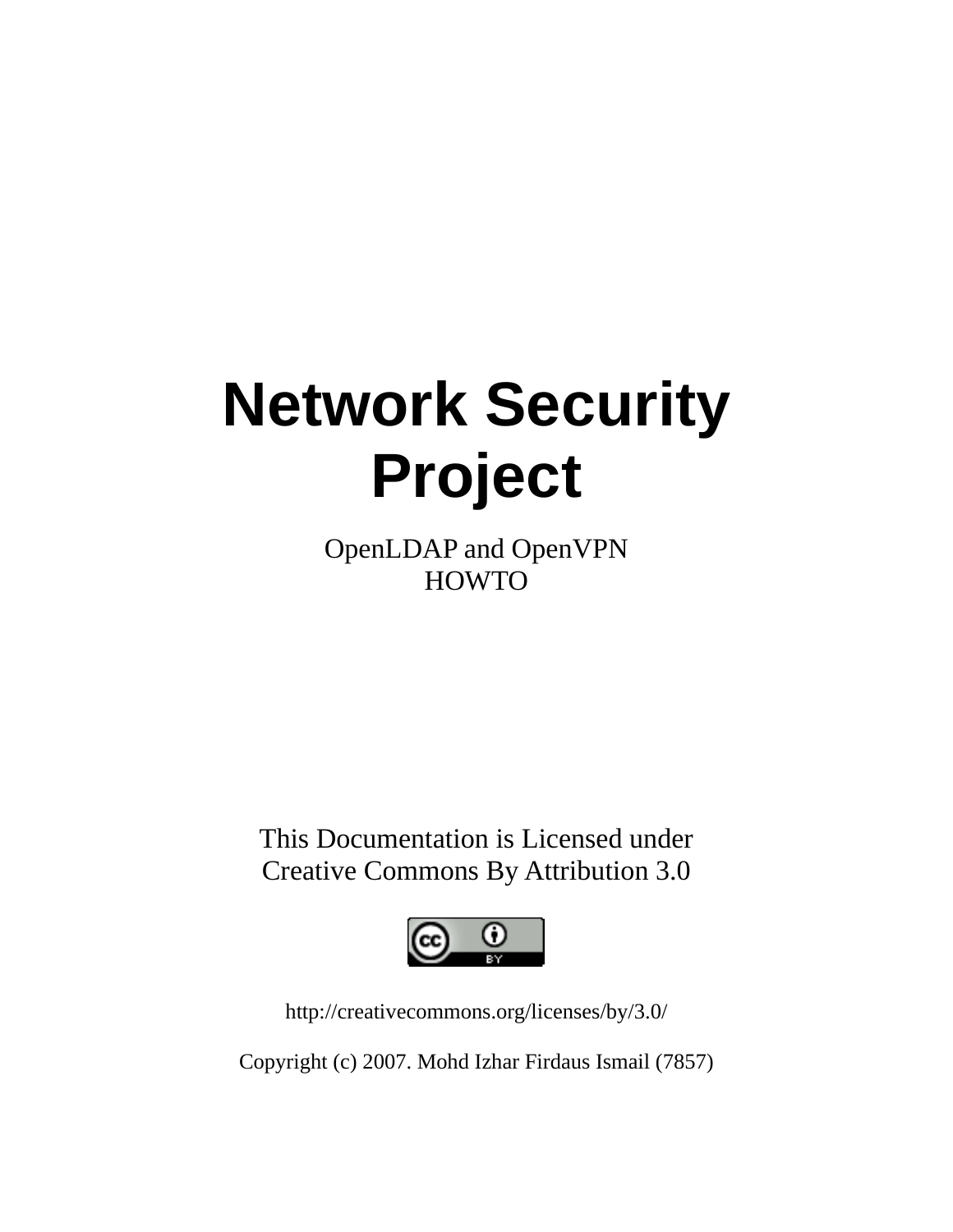## **Introduction**

LDAP services allows enterprise systems to centralize and store their users' authentication profile. It allows integration of authentication across platforms and systems without the need of maintaining multiple different user databases for all the systems in the organization.

As for OpenVPN, it is a way for remote clients, to connect to organizational private network securely and conveniently. OpenVPN too can connect 2 remote networks together into a bigger network.

Combined together, these two network services can create a great centralized environment for an organization where services can be provided in one central system and the organization members can communicate, share information, and access services securely from all around the globe.

This Network Security project will cover a basic set-up of a LDAP server using OpenLDAP and setting up a Linux system to allow login using the LDAP informations. This project will also cover a basic setup of an OpenVPN network, complete with routing and certificate based authentication. This project will also tries to demonstrate the use of both services with PETRONAS University of Technology (UTP)'s network as its platform.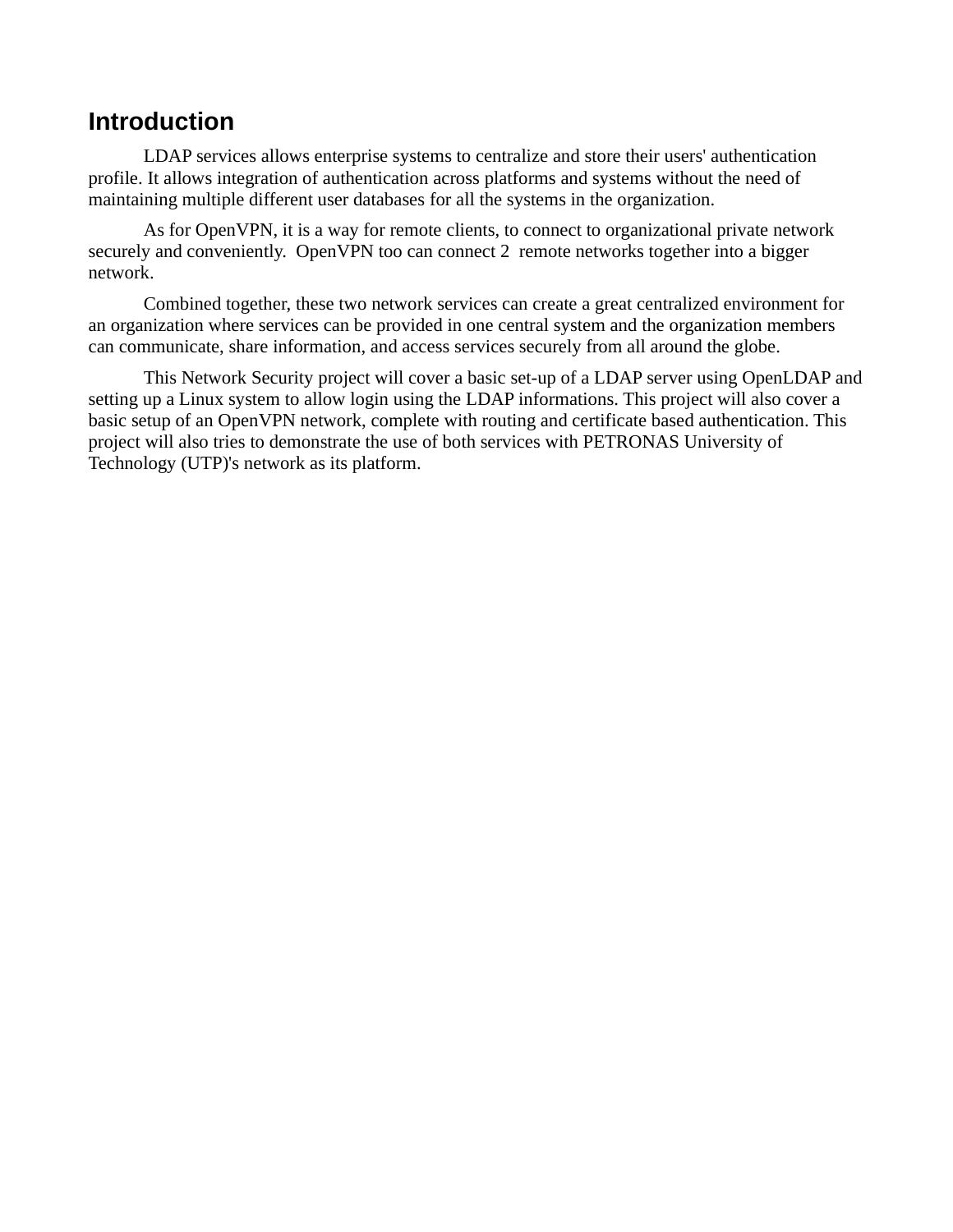# **The Setup**

The infrastructure of this project consist of 3 Xen virtualized systems (a.k.a domains/DomU) which each has their own set of services. The Xen Dom0 (the host server) is a Fedora 7 system with 1.7Ghz processor and 1GB of RAM. The Xen domains consist of 1 CentOS and 2 Fedora 7 servers, of which all running without X (the GUI environment). All of the Xen DomU and Dom0 are running inside Village 3 E IP subnet.

A laptop will be located outside the network so that it can demonstrate the use of OpenVPN.

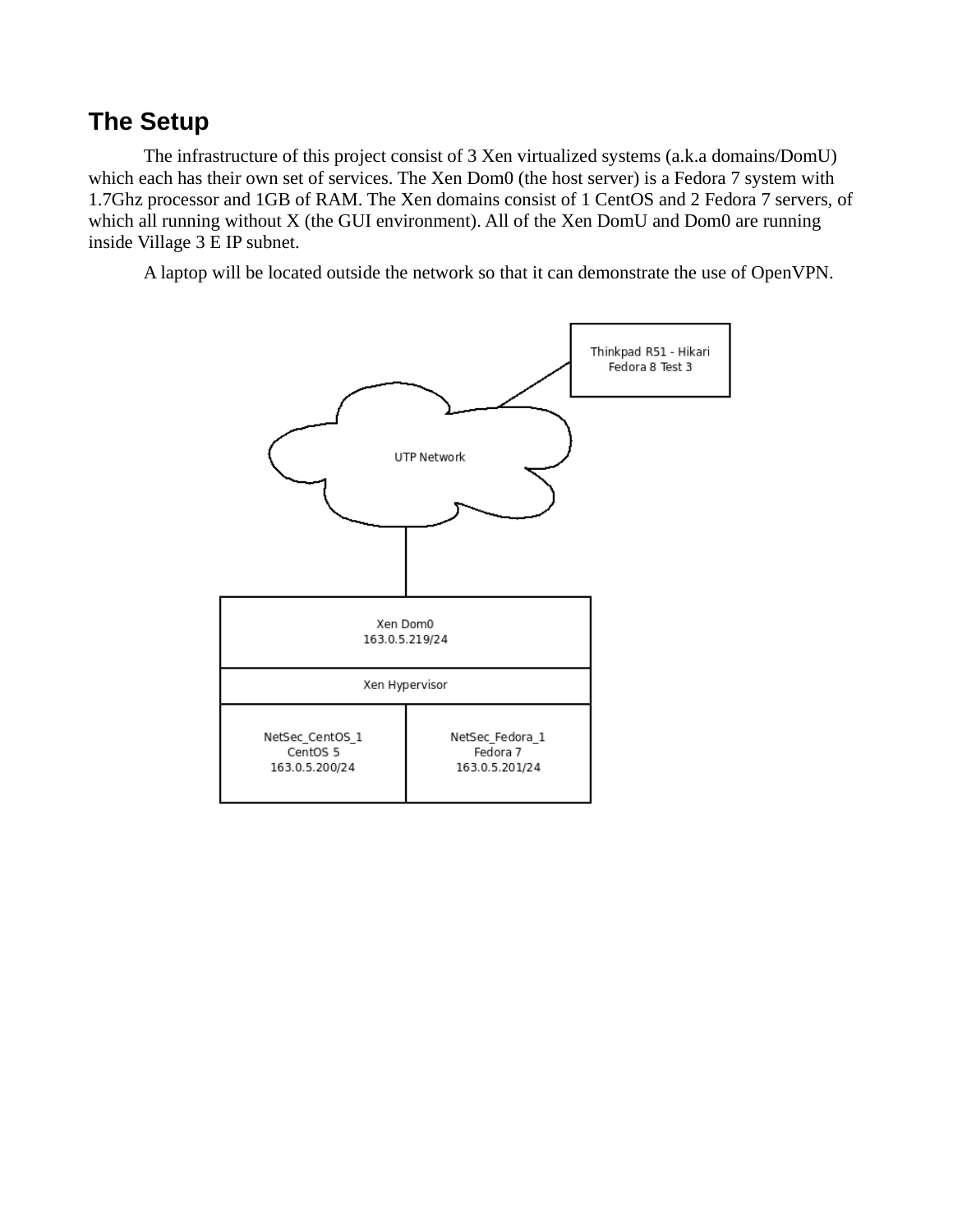# **LDAP Implementation**

The LDAP server is hosted by NetSec\_CentOS\_1, with OpenLDAP as the LDAP service provider.

#### *Installation of OpenLDAP 2.3 on CentOS 5*

OpenLDAP packages are available from the CentOS software repository. Installation can be done quickly through YUM Update Manager.

```
yum install openldap-servers openldap-clients
```
#### *Initial Setup of OpenLDAP Slapd*

After the installation process is done, edit the configuration of the LDAP server to meet the deployment environment settings. The configuration is located at /etc/openvpn/slapd.conf. The initial configuration provided by the distribution package have all basic options to get slapd running without any configuration change. For this project, I have changed several of the lines to make it unique to this project's requirement. Changes are:

suffix "dc=kagesenshi,dc=org" rootdn "cn=Manager,dc=kagesenshi,dc=org" rootpw {SSHA}VtX51/b3WSgFDRxJWMQjxtbt9WIz9eWW

Suffix is a string of Domain Controllers which will be used to identify which domain this LDAP server belongs to. Rootdn is the user who have full access to the LDAP system , similar to \*NIX's "root" user. Rootpw is a hash containing the Rootdn's password generated from slappasswd command.

After configuration is done, the LDAP server can be started using this command

```
/sbin/service ldap start
```
More details of configuring the OpenLDAP server can be acquired from the man pages or from lots of resources on the Internet.

man slapd.conf http://www.openldap.org/doc/admin24/slapdconfig.html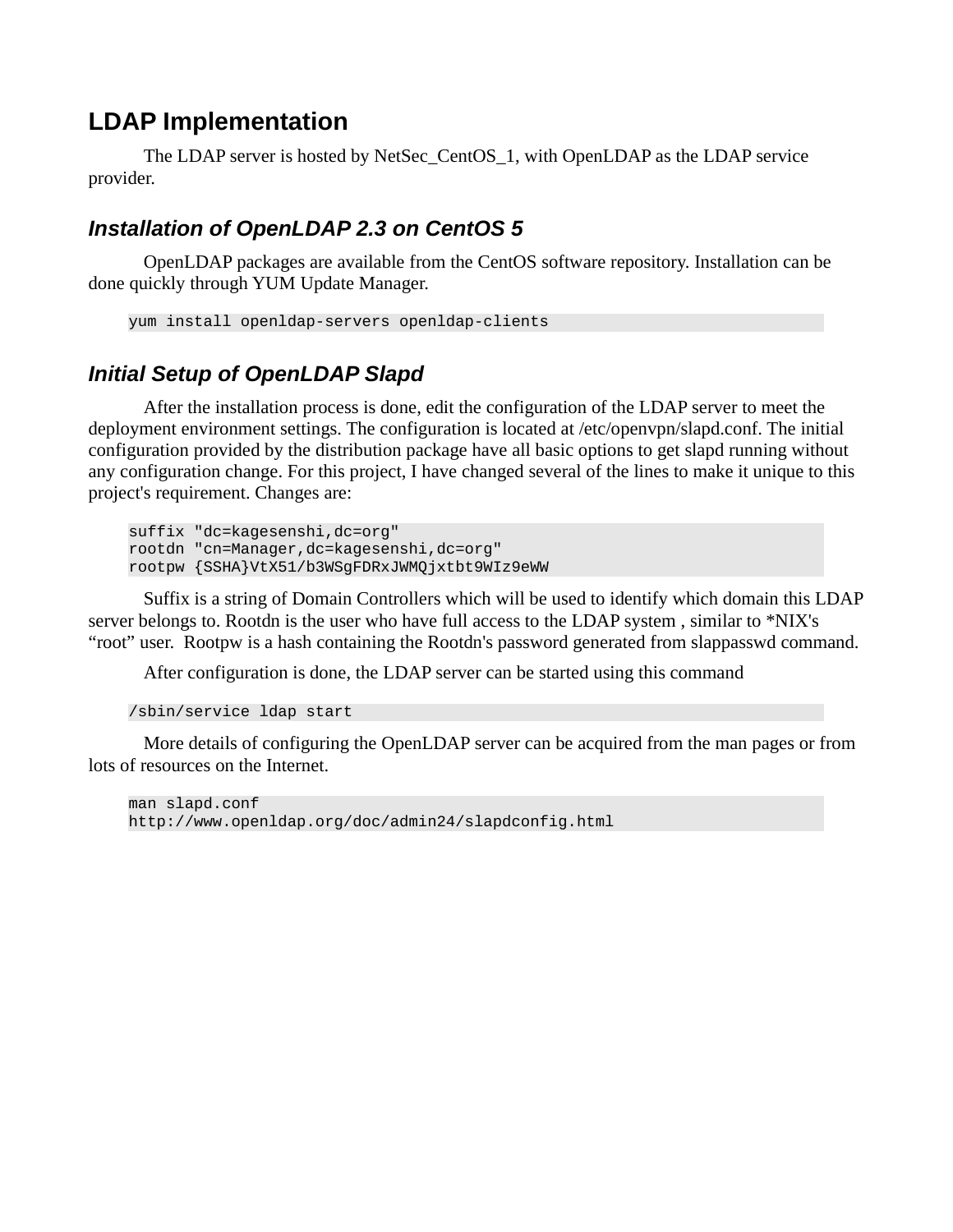#### *Adding Users into the LDAP server*

Before we can start using the LDAP server to authenticate users, we should add users into the server's database. Adding users into OpenLDAP server is done by the command "ldapadd". User details are entered in a LDIF file (which is a plain text file with a predefined format) and added into the database through execution of "ldapadd". Details about LDIF format can be acquired from the manpage of ldif or from in the link below:

man ldif http://www.openldap.org/doc/admin24/dbtools.html#The%20LDIF%20text%20entry %20format http://www.rfc-editor.org/rfc/rfc2849.txt

The first user we should add into the database is of course, the Rootdn user. Without adding the Rootdn into the database, we are stuck with only local administration of the LDAP server. So, rootdn.ldif file is created with this content

```
dn: dc=kagesenshi,dc=org 
objectclass: dcObject
objectclass: organization
o: KageSenshi.Org 
dc: kagesenshi 
dn: cn=Manager,dc=kagesenshi,dc=org 
objectclass: organizationalRole 
cn: Manager
```
The user is added through executing

```
ldapadd -x -D "cn=Manager,dc=kagesenshi,dc=org" -W -f rootdn.ldif
```
Adding another user is just a repetition of above process, but with the cn and objectclass set to a different value.

newuser.ldif:

```
dn: cn=Mohd Izhar Firdaus,dc=kagesenshi,dc=org 
objectclass: organizationalPerson
cn: Mohd Izhar Firdaus
sn: Ismail
userpassword: {SSHA}UvAJkdlglEovmaOtlsQrNsSPnvAlNZKz
```
Add the user:

```
ldapadd -x -D "cn=Manager,dc=kagesenshi,dc=org" -W -f newuser.ldif
```
This will create user Mohd Izhar Firdaus with password "password". Like before, the password hash is generated using slappasswd command.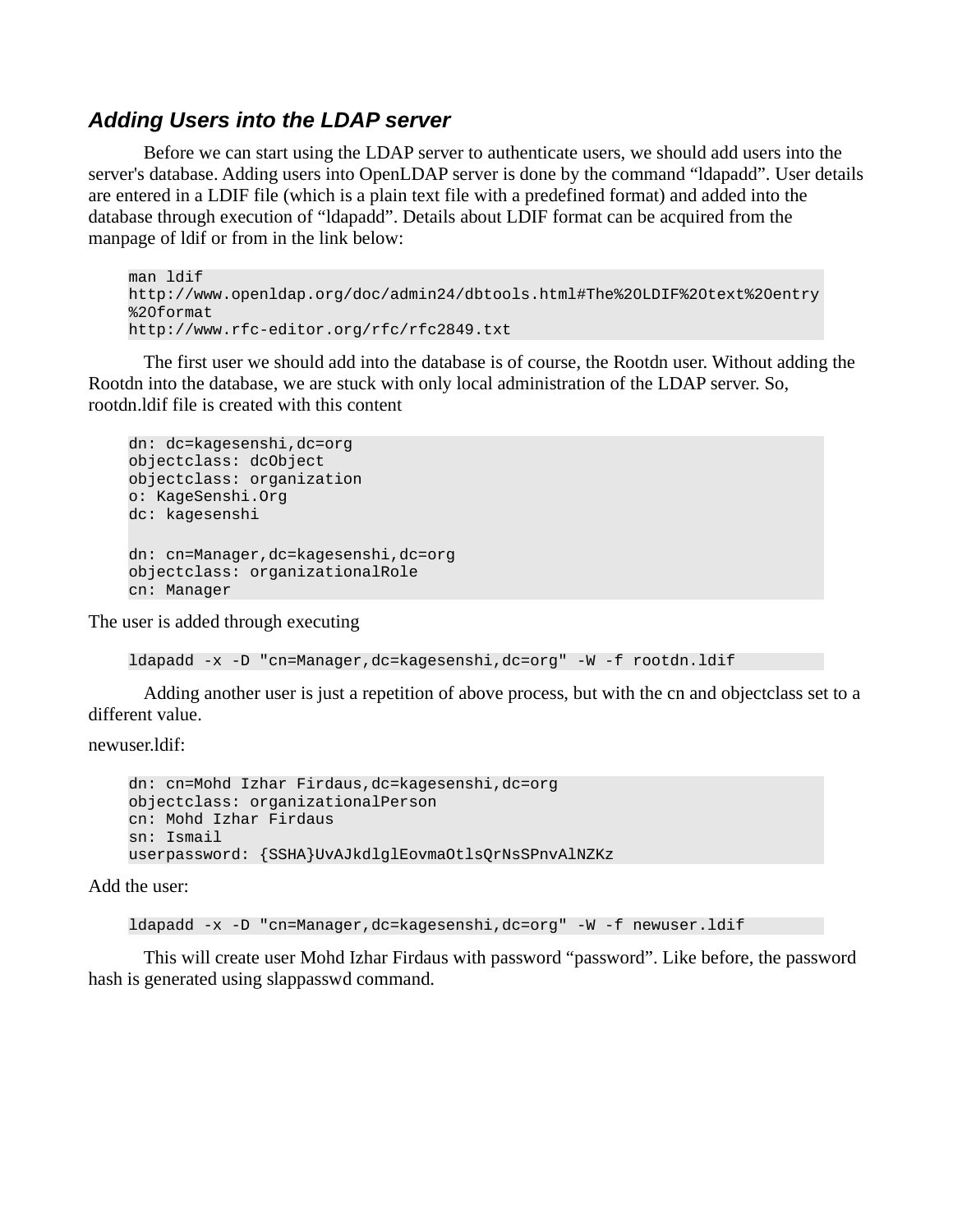#### *Adding User Remotely*

To add user remotely, the same command is used like above but with an additional -H option. The computer which is going to run the command will require openldap-clients package to be installed before it can do this.

```
1dapadd -H 1dap://163.0.5.200:389 -x \
-D "cn=Manager,dc=kagesenshi,dc=org" -W -f newuser.ldif
```
#### *Testing the LDAP Server*

The quickest way to test whether the LDAP is running and queryable is through executing a LDAP search to the directory server. This command is run at NetSec\_Fedora\_1.

```
ldapsearch -H 1dap://163.0.5.200 -x \-b 'dc=kagesenshi,dc=org' '(objectclass=*)'
```
If you get a reply which contains all objects under dc=kagesenshi,dc=org , your LDAP setup is running properly. If not, you might misconfigured something (like firewalls, routing tables etc).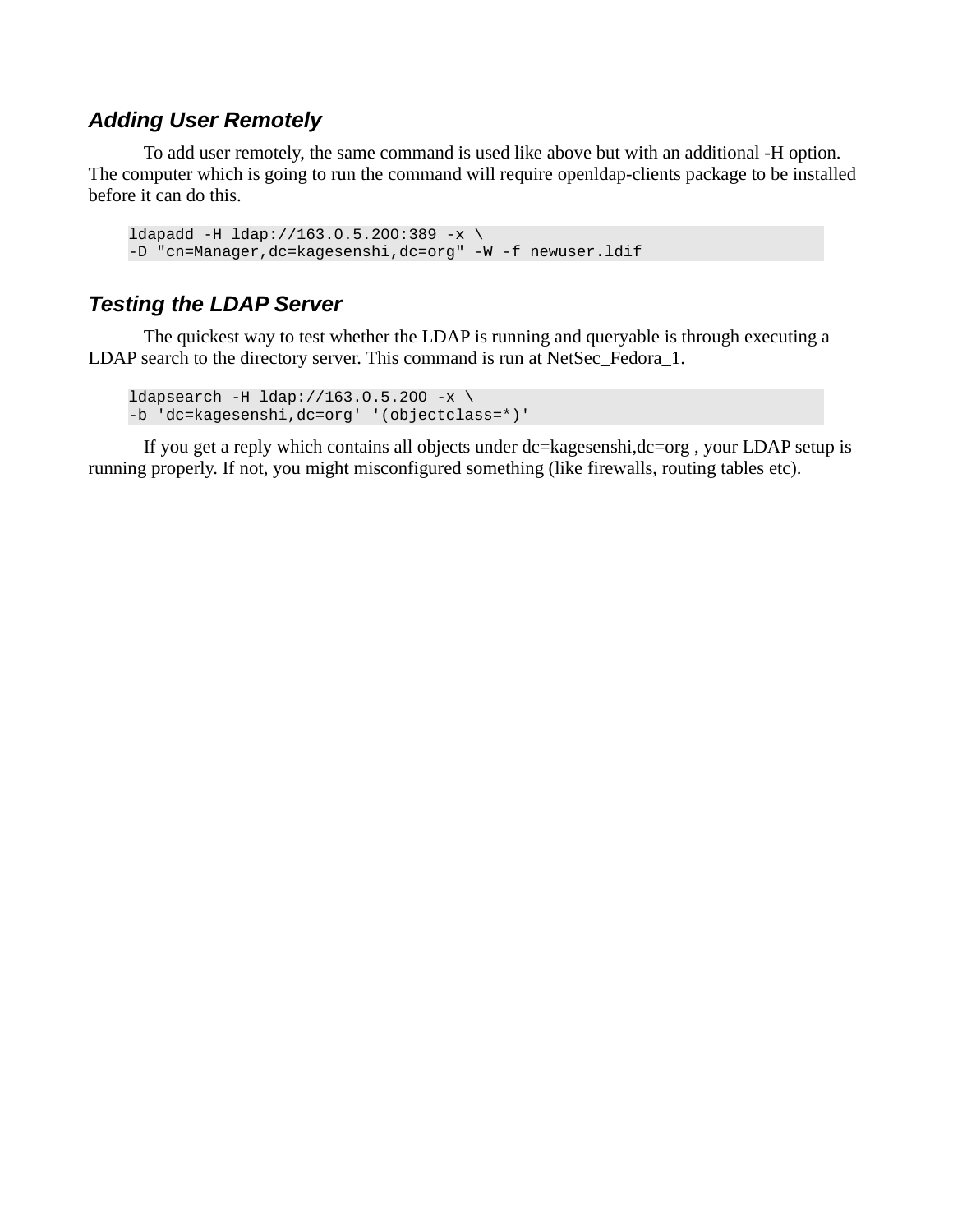#### *Authenticating Login through LDAP*

Here I will describe the process of setting up NetSec\_Fedora\_1 to authenticate users logging into its system through LDAP at NetSec\_CentOS\_1. First, we will need to configure the system to select LDAP as one of its authentication method. This can be easily done in a Fedora/CentOS/RedHat Enterprise systems through their authentication configurator, system-config-authentication.

system-config-authentication --enableldap --enableldapauth --update

This basically configures all parameter for ldap authentication automatically. Next, we will need to point the system to the LDAP server. Edit /etc/ldap.conf and /etc/openldap/ldap.conf to point to 163.0.5.200. Now, with that setup, its time to proceed to setting up a user at the LDAP server. There are several fields in the user information which are needed for the authentication to work. So, the entry for the user need to be modified. Modification is also done through the "ldapadd" command.

modifyuser.ldif:

dn: cn=Mohd Izhar Firdaus,dc=kagesenshi,dc=org changetype: modify uid: izhar objectclass: posixaccount ou: People homedirectory: /home/izhar/ loginshell: /bin/bash uidnumber: 4000 gidnumber: 500

Execute this command to apply changes:

```
ldapadd -H ldap://163.0.5.200:389 -x \ 
-D "cn=Manager,dc=kagesenshi,dc=org" -W -f modifyuser.ldif
```
With that command executed, the LDAP authentication setup is nearly finished. The authentication is tested by logging out of NetSec\_Fedora\_1 and relogin with the username : izhar with the password: "password" (as setup earlier above). If everything was configured properly, a shell should appear.

The LDAP authentication does not create a home folder for the user, so, a plain shell appeared with an error saying could not find the home folder. To fix this, add this line into /etc/pam.d/systemauth.

session required pam\_mkhomedir.so skel=/etc/skel/ umask=0077

With that added, the LDAP authentication system is now done.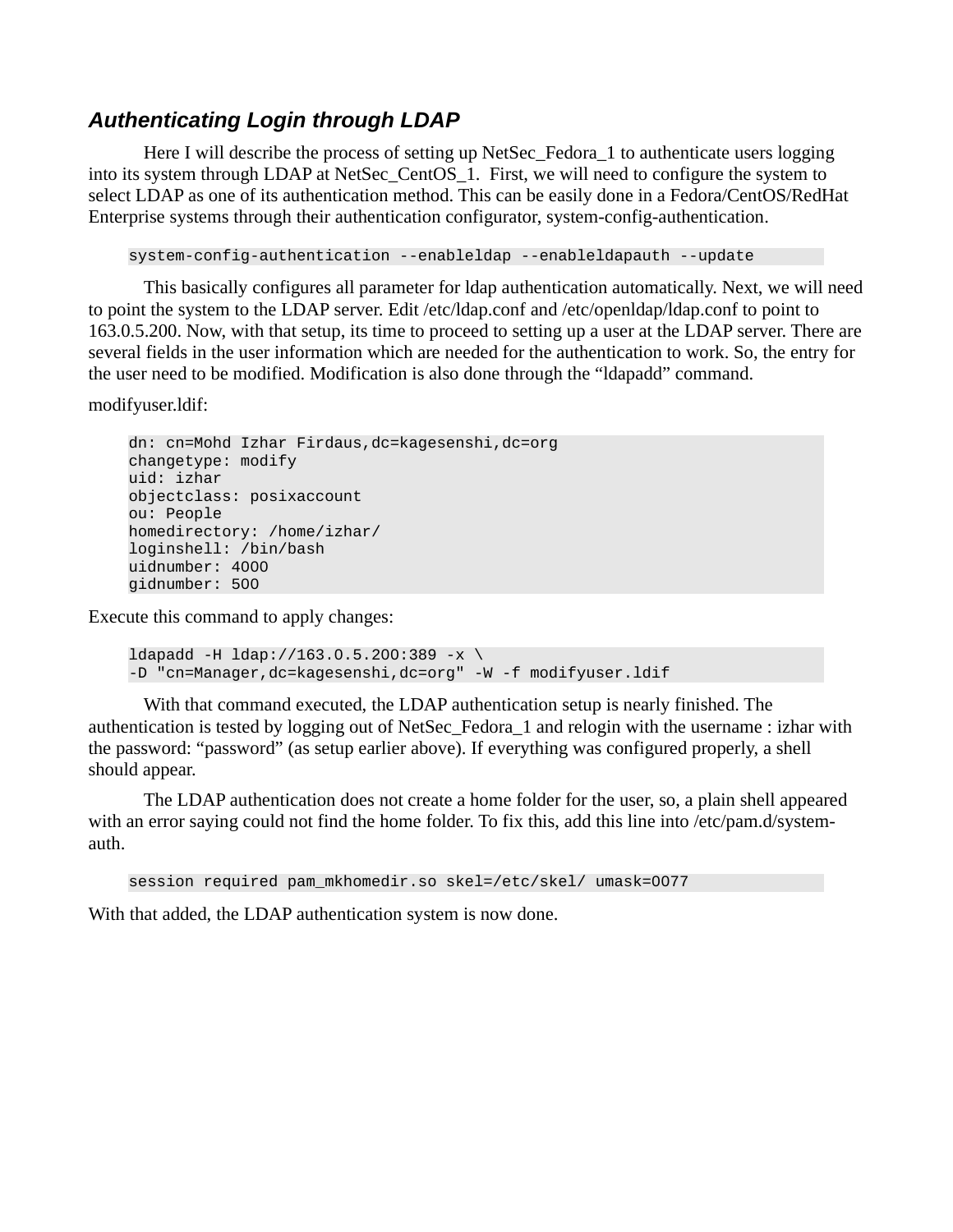## **OpenVPN Tunneling**

The OpenVPN server is hosted at NetSec\_Fedora\_1. In the infrastructure, the OpenVPN server allows outside clients outside Village 3 to be able to access the other servers in the infrastructure. The OpenVPN server will act as a gateway to the network which can be tunneled through proxies.

#### *Installation of OpenVPN 2.1 on Fedora 7*

Fedora is the upstream for both CentOS and Red Hat Enterprise, so, it uses a similar package manager like the 2 downstreams, which is YUM. OpenVPN can be installed by running this command:

yum install openvpn

#### *Generating Authentication Keys*

OpenVPN uses certificate based authentication for users of the VPN. First, we will need to create a certificate set for the server. The package from Fedora repository provided a certificate generator together with it, complete with some helper scripts to help configuring OpenVPN. The certificate generator is located at /usr/share/openvpn/easy-rsa/2.0/. There is a script named "vars" in the directory. This file contains environment variables for the certificate generator's use. For this infrastructure, I edited these few lines of the code.

```
export KEY_SIZE=1024 
# In how many days should the root CA key expire?
export CA_EXPIRE=3650 
# In how many days should certificates expire? 
export KEY_EXPIRE=3650 
# These are the default values for fields 
# which will be placed in the certificate. 
# Don't leave any of these fields blank. 
export KEY_COUNTRY="MY" 
export KEY_PROVINCE="Perak" 
export KEY_CITY="SriIskandar" 
export KEY_ORG="KageSenshi.Org" 
export KEY_EMAIL="izhar@fedoraproject.org"
```
Then, these commands are executed to start generating the server side certificates:

```
source ./vars
./clean-all
./build-ca
./build-key-server <servername>
```
The "servername" parameter at build-key-server execution is replaced with a name for the server, in my project, I simply put the name as "server". Next is to create a Diffie Hellman parameter for the OpenVPN server.

./build-dh

 After the above scripts finished execution, a folder named "keys" will appear in the easy-rsa/2.0 directory. All of the files in the keys folder is then copied to /etc/openvpn/keys/ directory as the openvpn daemon will search for the keys there. Take note of files named starting with <servername> as it will be required for the configuration later.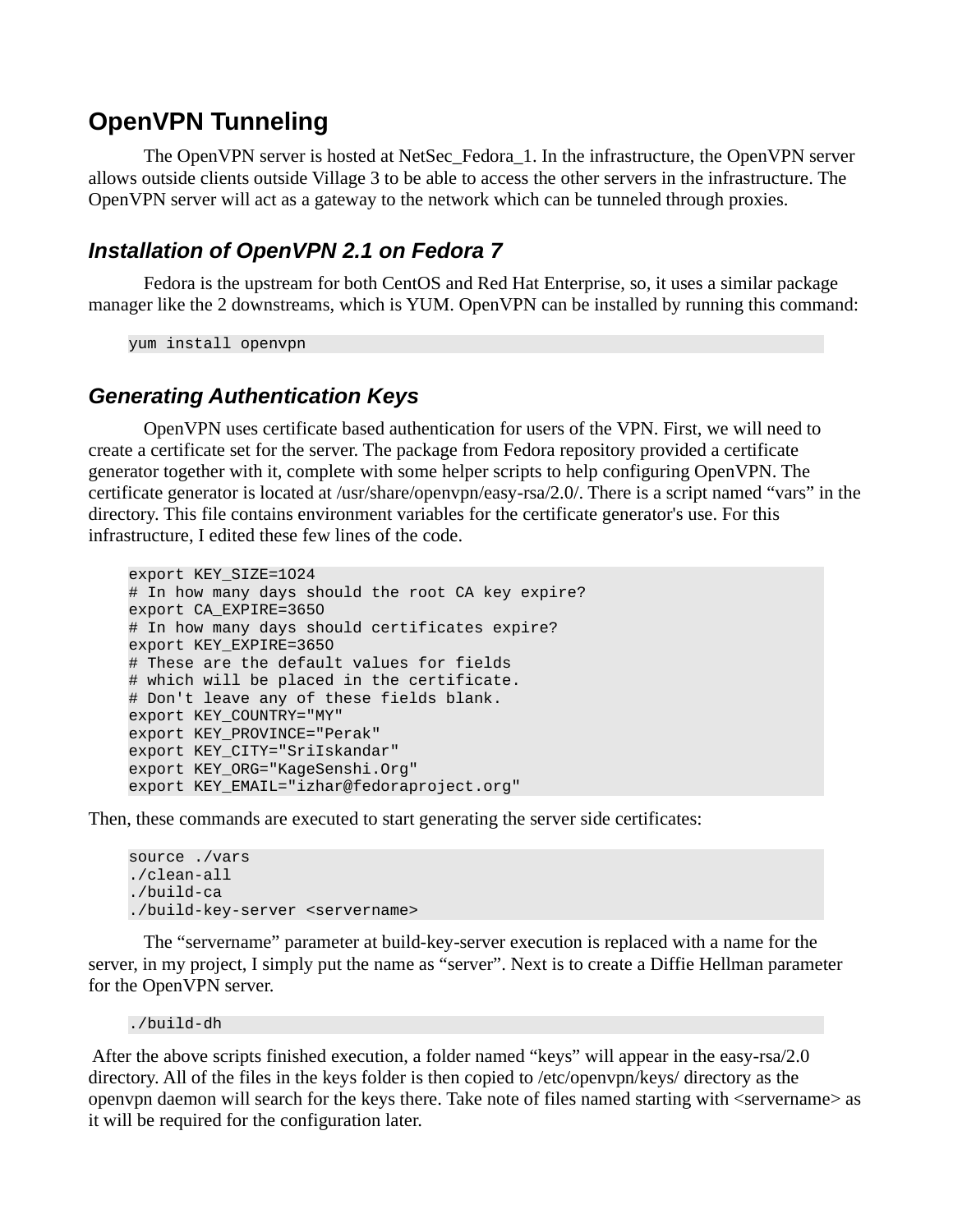Next is to create the keys for the clients. Each clients may share the same keys or have one unique key for each of them. Client side keys are generated from these commands:

./build-key <clientname>

I used "client" as the client name. After generating the keys, several files starting with <clientname> will appear in the keys folder. These files are going to be given to clients which are going to connect to the OpenVPN server. The .csr and .crt files are going to be needed by the server for authenticating the user, so they are copied to /etc/openvpn/keys/ too.

#### *Configuring the Server*

OpenVPN allows a lot of options for configuring the VPN service. Due to the complexity, I am not going to explore all of it, but instead uses a very basic working example of a OpenVPN configuration using Tun protocol on TCP listener.

Configuring it is easy enough, just this sample config file is used for it. Configuration files are stored in /etc/openvpn/.

```
server-tcp-443.conf:
```

```
port 443
 proto tcp 
dev tun 
ca keys/ca.crt 
cert keys/<servername>.crt 
key keys/<servername>.key 
dh keys/dh1024.pem 
server 10.12.0.0 255.255.255.0 
ifconfig-pool-persist ipp.txt 
push "redirect-gateway" 
keepalive 10 120 
comp-lzo 
persist-key 
persist-tun 
status openvpn-status-server-tcp-443.log 
verb 3
```
As usual, <servername> is replaced with the server's name, which in this case , simply "server". This configuration sets openVPN to listen on port 443/TCP, and uses IP 10.12.0.0 as the VPN network's IP. The reason why I used port 443 to listen for OpenVPN connections is because most proxies allows TCP-Connect on that port. So, this VPN server can be accessed virtually from anywhere inside UTP as UTP's proxies allows TCP-Connect on port 443.

The OpenVPN server is started using this command:

#### /sbin/service openvpn start

NOTE: If the server uses SELinux Enforcing , the service might not able to start. A solution is to switch from enforcing to permissive using system-config-securitylevel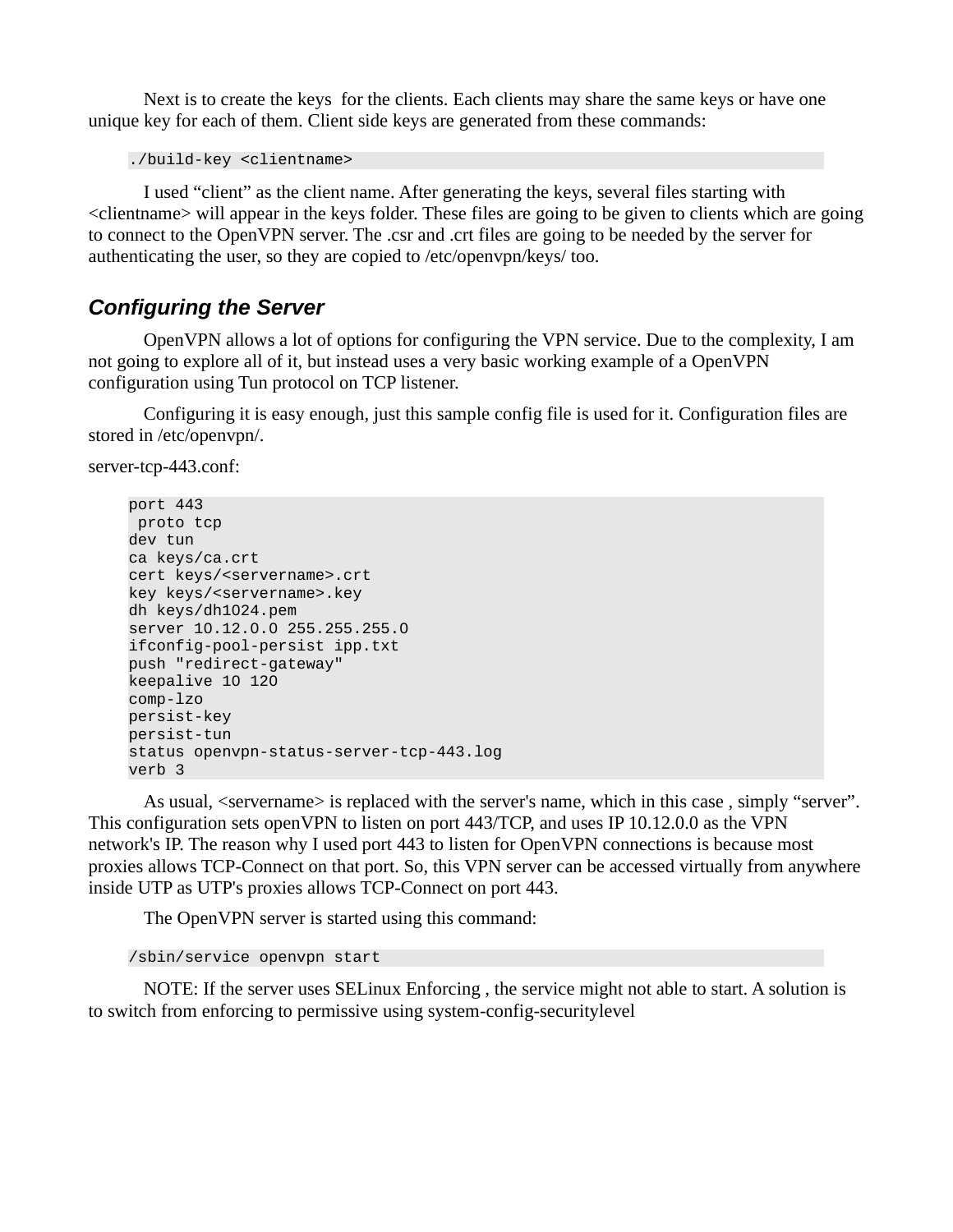#### *Setting up the Client*

As for the client side, this configuration is used.

myserver-tcp-443.ovpn

```
client 
dev tun 
proto tcp 
remote 163.0.5.201 443 
float 
resolv-retry infinite 
nobind 
persist-key 
persist-tun 
ca keys/ca.crt 
cert keys/<clientname>.crt 
key keys/<clientname>.key 
ns-cert-type server 
comp-lzo 
verb 3 
http-proxy 160.0.234.1 8080
```
As usual, <clientname> is replaced with the client name during key generation. The keys generated at the server are copied to the client's /etc/openvpn/keys/ directory.

#### *Connecting to the OpenVPN Network*

Connecting to the network is fairly easy, simply run this command at the client.

/sbin/openvpn myserver-tcp-443.ovpn

OpenVPN connection has been successfully established after this line appears in the output.

```
Initialization Sequence Completed
```
#### *Testing the Connection*

Depending on the network settings at the server's configuration file, ping the server's IP. In this setup, the server's IP is 10.12.0.1 as the settings uses 10.12.0.0/24 as the VPN network. If the server replies, the OpenVPN is now working.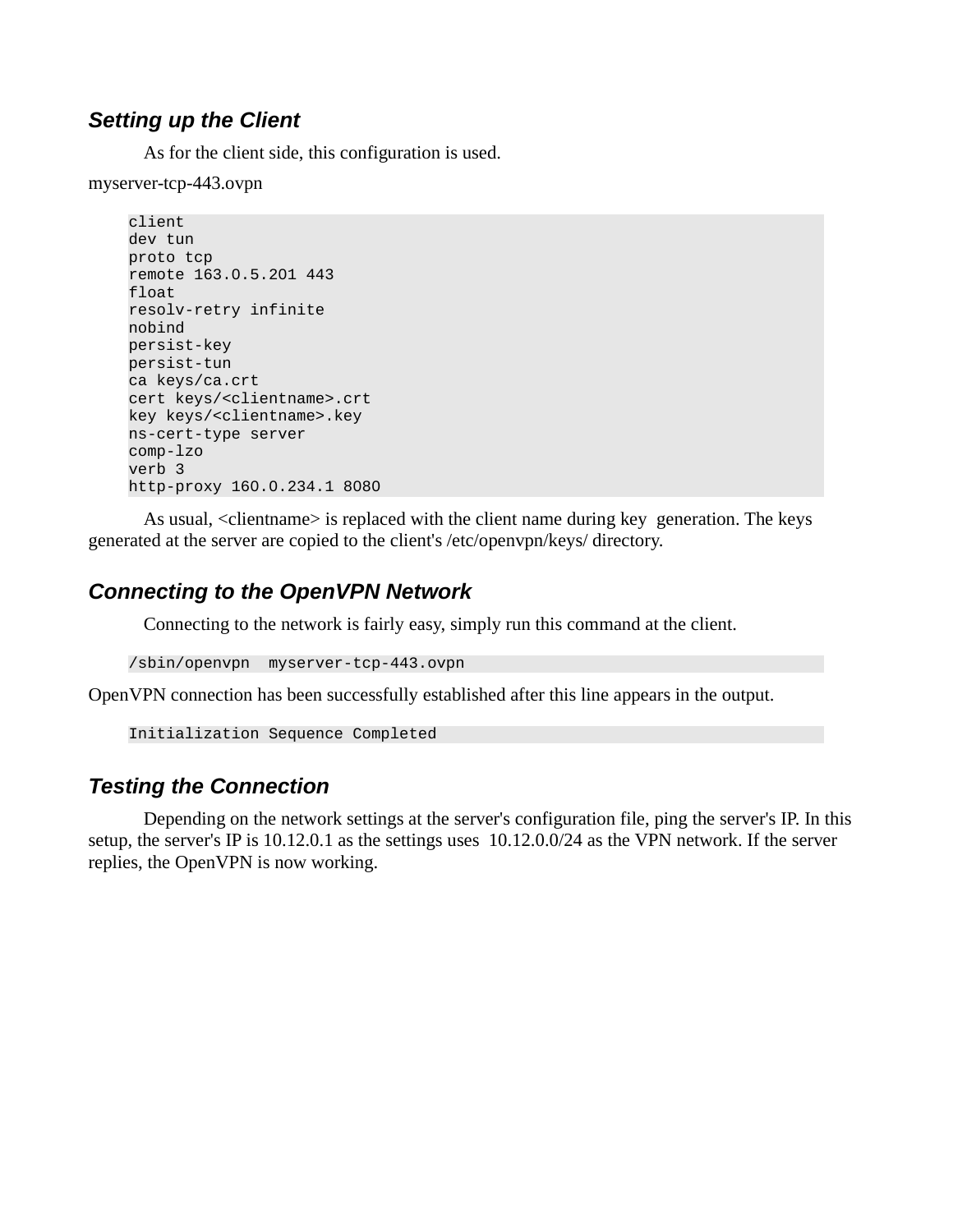#### *Routing The VPN Connection to the Server's Network*

Once the VPN successfully tested running properly, its time to set up the routing system for the server so that the client can connect to the other computers in the server's network. Routing in Linux is done using several Iptables rules, and these are the rules which need to be setup at the server.

- Allow masquerade traffic to Physical network from VPN connection
- Allow masquerad traffic from Physical network to VPN connection

These rules can be applied quickly using these iptables command.

```
iptables -t nat -A POSTROUTING -s 10.12.0.0/24 -o eth0 -j MASQUERADE
iptables -t nat -A POSTROUTING -s 163.0.5.0/24 -o tun0 -j MASQUERADE
```
To make this rules always starts on boot , they need to be added to /etc/sysconfig/iptables. Adding them is pretty simple, just insert these lines into the configuration files.

\*nat :PREROUTING ACCEPT [0:0] :POSTROUTING ACCEPT [0:0] :OUTPUT ACCEPT [0:0] -A POSTROUTING -s 10.12.0.0/255.255.255.0 -o eth0 -j MASQUERADE -A POSTROUTING -s 163.0.5.0/255.255.255.0 -o tun0 -j MASQUERADE COMMIT

Another Iptables rule which will be required for masquerading are these (inserted below :FORWARD ACCEPT[0:0]).

-A FORWARD -s 10.12.0.0/24 -j ACCEPT -A FORWARD -d 10.12.0.0/24 -j ACCEPT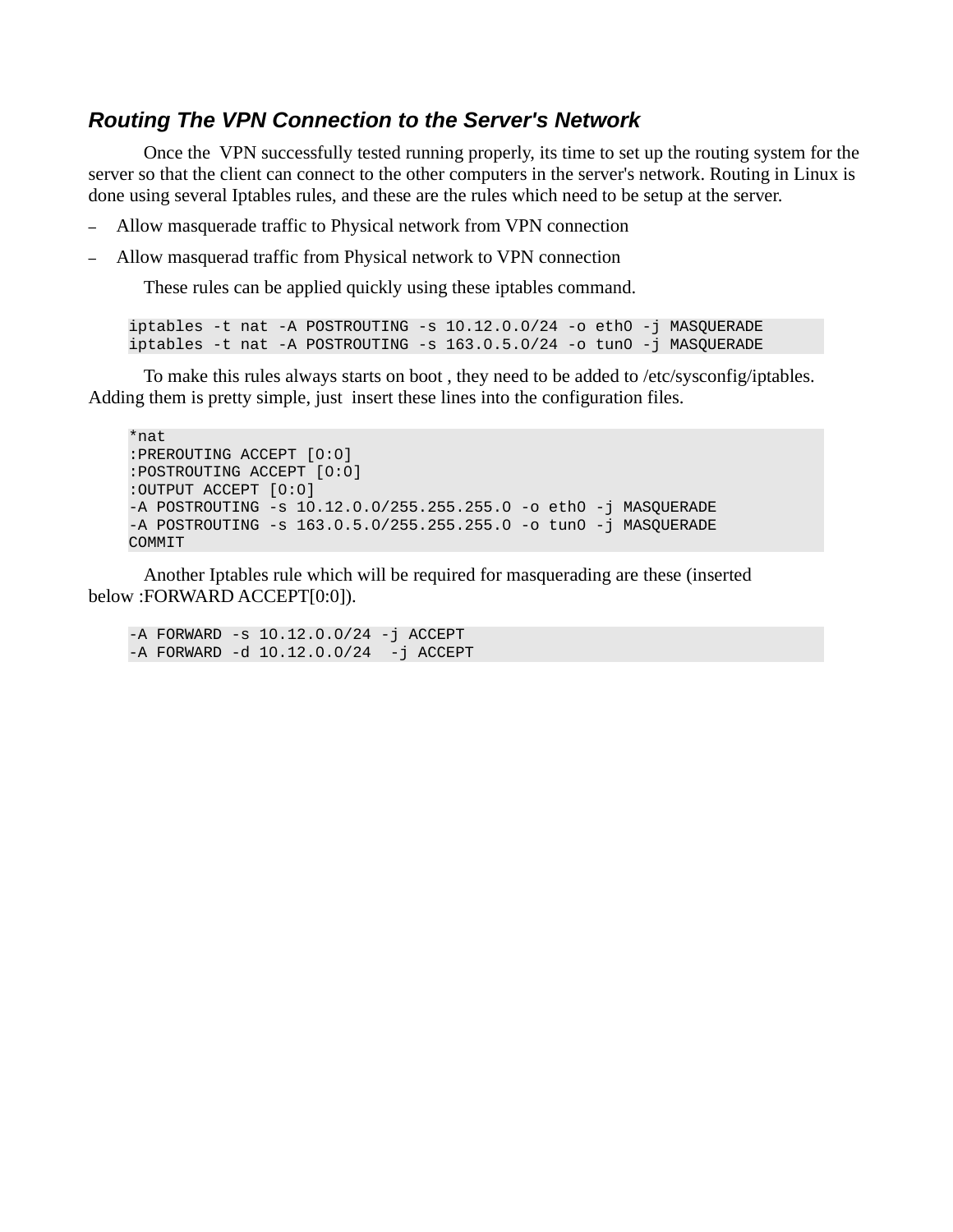#### *End Note*

The design was originally planned to use Fedora Directory Server as the LDAP service provider as it provides several GUIs for helping LDAP administration. However, my assumption of GUI as easier to use was proven wrong when I spent several weeks trying to configure Fedora-ds properly. The GUI of Fedora-ds is designed for help experienced admins rather than for a quick setup, which left me struggling to get. After several weeks of pain without gain, the project took a different direction by implementing LDAP using OpenLDAP instead.